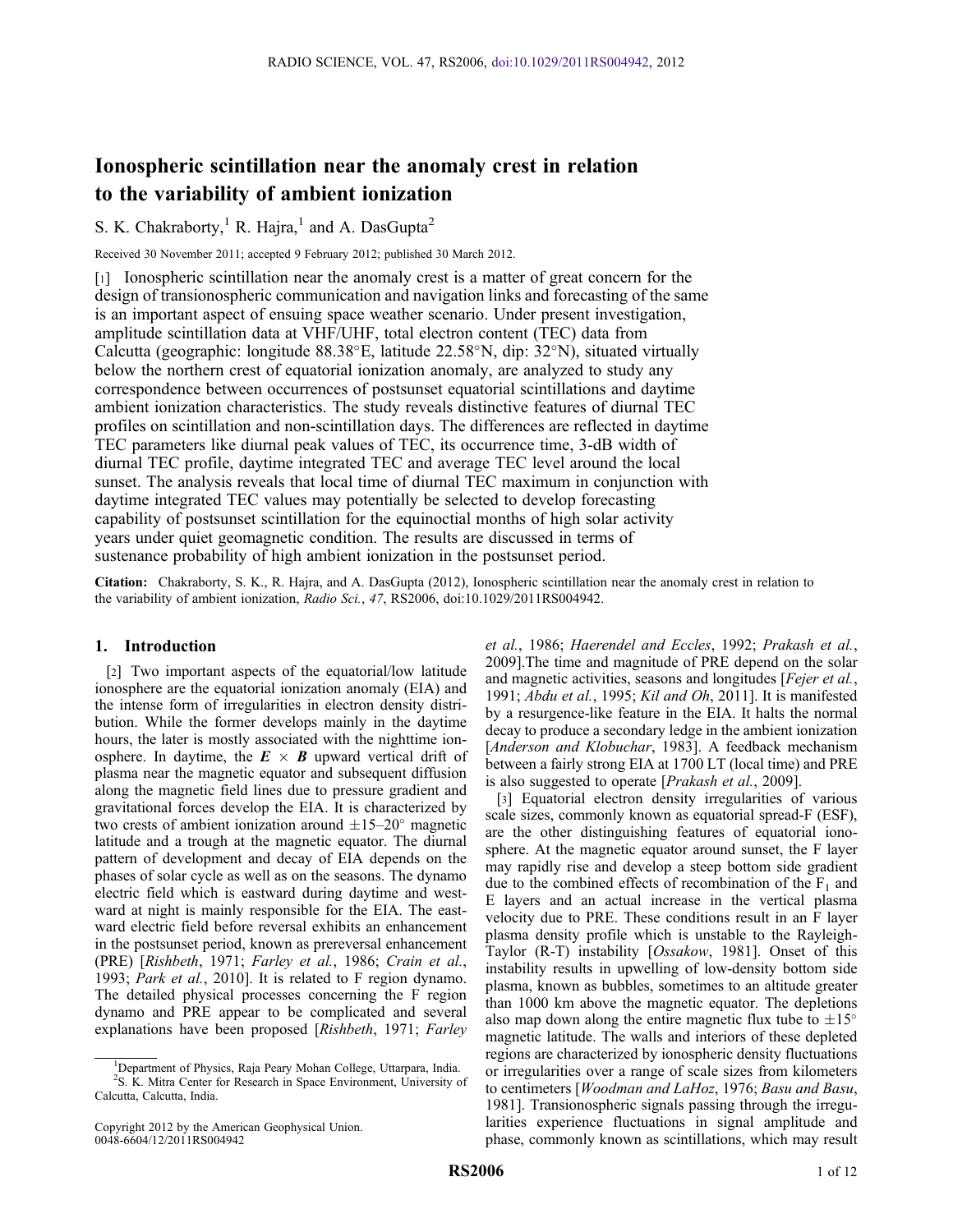in signal fading, message errors, loss of phase lock in satellite communication systems. In terms of scintillation activity, the region of greatest concern for most users of space based communication and navigation systems is the range of EIA. As the highest levels of electron density on earth persists around the crests of the anomaly, the interaction of the transionospheric radio waves with the bubbles gives rise to intense scintillation activities, both in amplitude and phase around the region [Whalen, 2009, and references therein]. In general, all the equatorial stations observe high scintillation activity during the equinoxes, while the minimum activity is recorded during June solstice at the stations in South America, Asia and African sectors and during December solstice at those in Pacific sector [Aarons et al., 1980]. A prominent solar activity dependence, with higher occurrence in high solar activity period, is reflected in the occurrence statistics of scintillation. It may be mentioned that the climatology of equatorial scintillation is fairly well established [Basu et al., 1988; Aarons, 1993; Chakraborty et al., 1999], but the weather information of scintillation is a continuing enigma in equatorial aeronomy. The focus of the paper is to develop a forecasting capability for postsunset ionospheric scintillation particularly near the crest of the equatorial anomaly which is globally the most vulnerable region in terms of severity of scintillation.

[4] As for precursors of occurrence of density irregularities, important indices used are (i) strength of EIA at sunset and prior to it [Raghavarao et al., 1988], (ii)  $E \times B$  plasma drift velocity around 1830–1900 LT [Anderson et al., 2004], (iii) daytime equatorial electrojet (EEJ) strength [Haerendel and Eccles, 1992; Sastri, 1998]. Raghavarao et al. [1988] showed that the large crest-to-trough ratio of EIA developing in 270–300 km altitude range between 1700 and 1900 LT on the spread-F days is conspicuously absent on nonspread-F days. Using correlation studies, *Li et al.* [2008] also made the similar remark. *Mendillo et al.* [2001] reported that the best available precursor for premidnight ESF is the EIA strength at sunset. A feedback mechanism between a fairly strong EIA at 1700 LT and PRE is supposed to accentuate the irregularity processes [Prakash et al., 2009]. Analyzing total electron content (TEC) values Thampi et al. [2008] suggested that ESF tends to occur on the days with well developed and symmetrical EIA on both the hemispheres. Using daytime airglow intensity variations, Sridharan et al. [1994] showed that prediction of spread-F is possible three hours in advance. The irregularities occur when the base of the F layer rises to higher altitudes in the evening hours and attains a threshold value [Farley et al., 1970; Fagundes et al., 2009, and references therein]. Using Jicamarca  $(11.9^{\circ}S,$ 76.9W geographic) Digital Souder data between 1830 and 1930 LT and UHF (250 MHz) scintillation data from Ancon, Peru  $(11.8^{\circ}S, 282.9^{\circ}E)$  geographic) and Antofagasta, Chile  $(26.7°S, 289.6°E$  geographic), *Anderson et al.* [2004] reported a threshold drift velocity of 20 m/s to predict  $S_4$  values after 2000 LT, which is suggested to be the necessary and sufficient condition for occurrence of scintillations. In the Indian longitude sector several workers [Chandra et al., 1997; Dabas et al., 2003] confirmed the existence of threshold values of 30 m/s and 20 m/s respectively during high and low sunspot years.

[5] One distinguishing feature of the equatorial ionosphere is the daytime electrojet (EEJ) that refers to the strong

E region current in a latitudinal belt of  $\pm 2^{\circ}$  around the magnetic equator [*Chapman*, 1951]. A measure of electrojet yields a proxy of equatorial zonal electric field. The field related to daytime EEJ is reported [Haerendel and Eccles, 1992] to have some modulating effect on the ionosphere around the postsunset period. It is proposed that the EEJ current near sunset has a significant role in the determination of the postsunset enhancement of eastward electric field. Using magnetometer and ionosonde data from a chain of stations along the Indian longitude zone, Sastri [1998] found a good correspondence between postnoon (1300–1600 LT) EEJ (zonal E region electric field) and postsunset abnormal height rise and subsequent generation of ESF. On the other hand, a striking correlation between longitude structure of postsunset EIA and noontime EEJ is also established. It is suggested [*England et al.*, 2006; *Li et al.*, 2008] to be related to the same large scale modulation of the electric field to affect both systems.

[6] Daytime TEC near the crest of anomaly is very sensitive to EEJ [*Rastogi and Klobuchar*, 1990]. It has been suggested [Raghavarao et al., 1988; Haerendel and Eccles, 1992; Sastri, 1998; Sreeja et al., 2009] that the PRE is related to the daytime EEJ. But measurement of EEJ requires magnetometers or radars. TEC near the crest of the anomaly may then be taken as a simple and economical proxy index of EEJ which influences the PRE of eastward electric field and hence generation of irregularities at the magnetic equator.

[7] The depth of scintillation, i.e., the amplitude of signal fluctuations is directly related to level of fluctuations in electron density or the integrated electron density deviation  $(\int \Delta N d\mu)$  along the raypath. It is controlled by irregularity amplitude  $(\Delta N/N)$ , background electron density (N) and its distribution in the ionosphere. Though the irregularity amplitude does not change much with solar activity [*Basu* et al., 1988] or from equatorial to anomaly crest region [de Paula et al., 2003], the background ionization density at the anomaly crest undergoes variation by a factor of 10 from high to low solar activity periods [*Anderson et al.*, 1987; Basu et al., 1988]. Near the anomaly crest, persistence of high ambient ionization in the postsunset hours and consequently intense density irregularities are the prerequisites for severe nighttime equatorial scintillation activities under quiet geomagnetic condition [Anderson and Klobuchar, 1983; Chakraborty et al., 1999]. Actually, the ambient level around the postsunset period may be assumed to be the combined effect of daytime residual ionization and resurgence of anomaly driven by PRE. TEC is considered to be a measure of ambient ionization. Its diurnal profile is characterized by an increasing trend to attain the diurnal maximum followed by a decaying phase that is occasionally interrupted by the resurgence-like effect induced by the PRE of eastward electric field. The persistence of high residual ionization in the postsunset period should depend on the developing and decaying trends which may be expressed through overall pattern of diurnal TEC profile. The time and amplitude of diurnal maximum, half width, and average level of TEC around the sunset period may be supposed to be important indices to modulate the ambient condition around the postsunset period. If all other conditions such as solar flux, loss factor, etc., on two consecutive days may be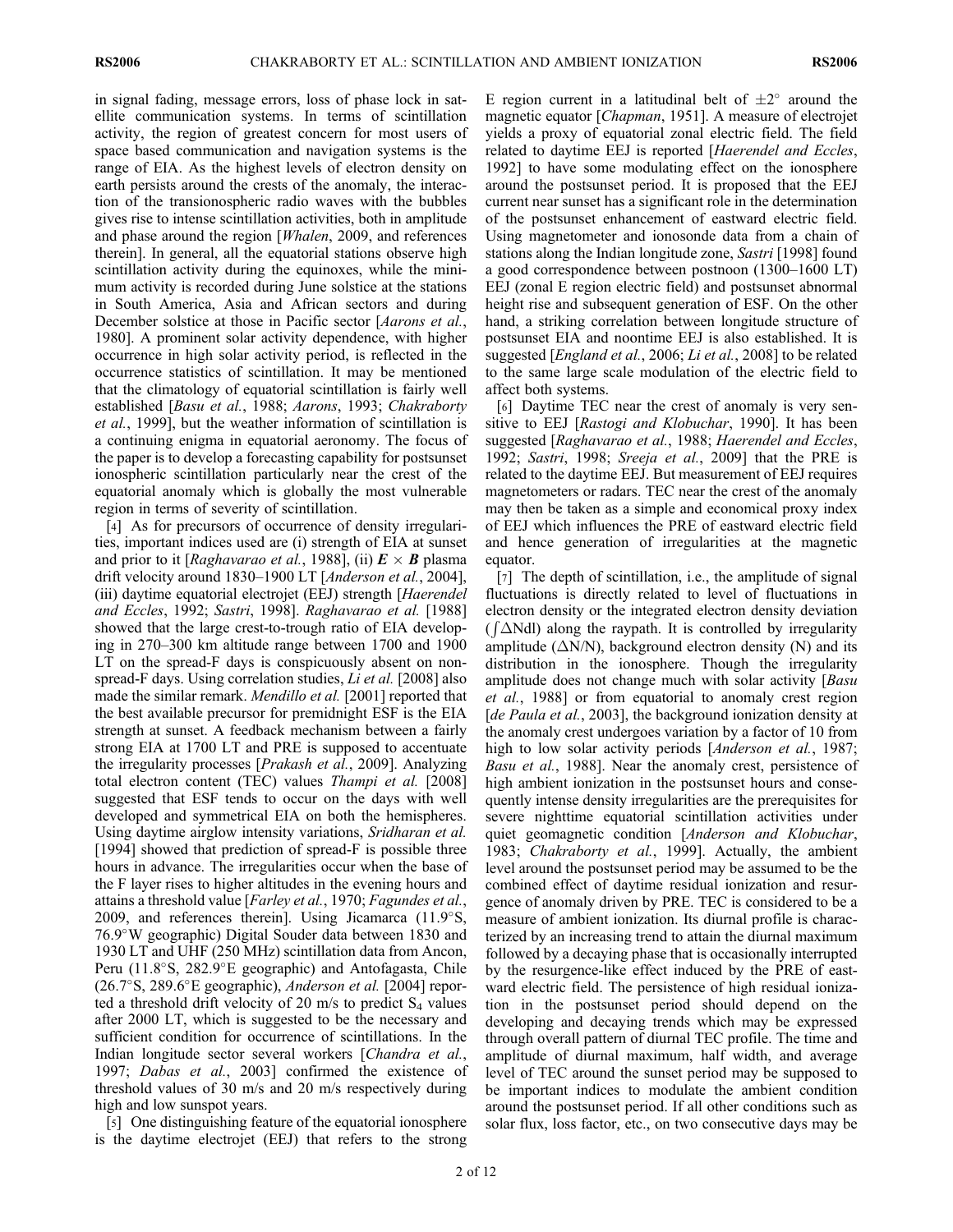

Figure 1. Location of the observing station Calcutta, with respect to the equatorial anomaly crest of the Indian longitude sector. Locations of ionosonde station at Kodaikanal as well as magnetometer stations at Alibag and Trivandrum are also indicated. Geographical latitudes and longitudes are shown. Horizontal lines indicate isodip lines (geomagnetic). Locations of the 400 km subionospheric points of the satellites ETS-2 and FSC paths are also shown by crosses.

assumed to remain more or less the same, the day with higher values of the above parameters will have greater probability of sustenance of higher ambient level in postsunset period which may further be intensified by the resurgence effect. The aim of the present investigation is to identify parameters of diurnal TEC profile which may be used for forecasting of occurrence of postsunset equatorial VHF/UHF scintillation around the EIA crest under quiet geomagnetic conditions.

#### 2. Data

[8] VHF (136.11 MHz) and UHF (244 MHz) amplitude scintillation data from two satellites ETS-2  $(130^{\circ}E)$  and Fleet Sat Com (FSC)  $(73^{\circ}E)$ , and TEC data recorded at the Ionosphere Field Station, Haringhata (geographic: longitude 88.38 $\mathrm{E}$ , latitude 22.58 $\mathrm{N}$ , dip: 32 $\mathrm{N}$ ), University of Calcutta (Figure 1), using the Faraday rotation technique [Garriott, 1960; Goodman, 1966; Davies, 1989] of a VHF (136.11 MHz) transionospheric signal from geostationary satellite ETS-2 (130 $\degree$ E), have been analyzed for the present investigation. The 400 km subionospheric point of ETS-2 path is located at  $21^{\circ}$ N,  $92.7^{\circ}$ E (geographic), dip:  $27^{\circ}$ N and that of FSC is located at  $21.1^{\circ}$ N,  $87.1^{\circ}$ E (geographic), dip:  $27^{\circ}$ N. The subionospheric positions are to the immediate south of the northern crest of EIA. Scintillation data are scaled according to usual "third peak" method [Whitney

et al., 1969; Basu and Basu, 1989] and fluctuations above 6 dB level are only considered. For information regarding ESF and virtual height of F layer (h′F), ionosonde data, available at 1 h interval, from an equatorial station Kodaikanal (geographic: longitude  $77.5^{\circ}$ E, latitude  $10.25^{\circ}$ N, dip:  $4^{\circ}$ N) are used (Figure 1).

[9] The EEJ data are obtained from the Indian Institute of Geomagnetism (IIG), Mumbai. The strength of EEJ is estimated using the method suggested by Chandra and Rastogi [1974]. Accordingly, the hourly variations of the horizontal component (H) of the geomagnetic field relative to its nighttime value at Alibag  $(\Delta H_A)$  (geographic: longitude 72.87 $^{\circ}$ E, latitude 18.63 $^{\circ}$ N; dip: 23 $^{\circ}$ N) are subtracted from the corresponding values at Trivandrum  $(\Delta H_T)$  (geographic: longitude  $76.57^{\circ}$ E, latitude 8.29°N; dip: 1.2°S) for the measurement of EEJ strength,  $(\Delta H_T - \Delta H_A)$ . Trivandrum is an EEJ station while Alibag is located outside the EEJ belt (Figure 1).

[10] It may be mentioned that the Ionosphere Field station at Haringhata, ionosonde station at Kodaikanal and magnetometers stations at Trivandrum, Alibag are not exactly situated along the same longitude (Figure 1). There is a longitude difference  $({\sim}15^{\circ})$  large enough to show point to point correspondence but the average picture may be assumed to be the same.

[11] Only the data for equinoctial months (February, March, April and August, September, October) of high solar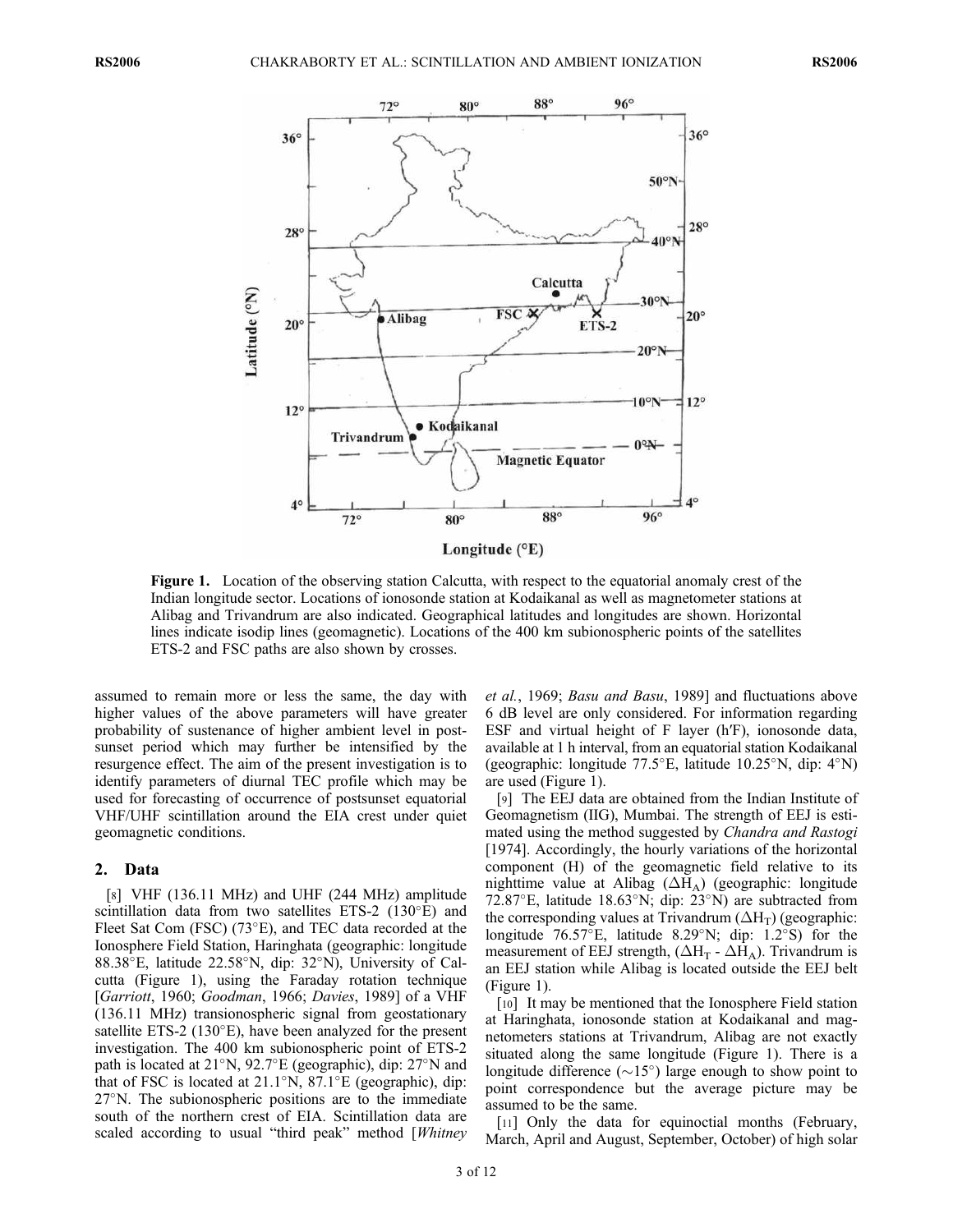

Figure 2. Mass plots of diurnal TEC for (a) days with postsunset scintillation and (b) without scintillation during equinoctial months of 1989–1990. The shaded region indicates the interval around local sunset. Vertical dashed line corresponds to 1330 h IST. In Figure 2a TEC measurement is disrupted in the postsunset period owing to severe scintillation and associated fast polarization fluctuations.

activity period of descending (1980–1981) and ascending (1989–1990) epochs of 21st and 22nd solar cycles are investigated. The days pertaining to geomagnetic disturbances as well as counter electrojet events are not included in the analysis.

#### 3. Results and Discussions

# 3.1. Diurnal Variation of TEC on Days With and Without Scintillation Events

[12] To diagnose the features of diurnal TEC variations which will differentiate the days with and without scintillation activity, a statistical investigation is made. Figure 2 shows the mass plots of the diurnal TEC profiles during the equinoctial months of high solar activity years (1989– 1990). Figure 2a pertains to the days with severe scintillation activities in local postsunset hours. Scintillations in the early evening hours are mostly associated with fast fluctuations of polarization [DasGupta et al., 1982] leading to the disruption of TEC recording. Figure 2b corresponds to the days with no such events. A comparative study of both the panels reveals some distinctive features of diurnal TEC profiles on the scintillation and non-scintillation days. The differences are reflected in (i) diurnal maximum values of TEC (TEC<sub>m</sub>), (ii) local times  $(LT_m)$  at which diurnal TEC maximizes, (iii) 3-dB width or half width  $(W_T)$  of diurnal TEC profile, (iv) integrated TEC values during the daytime hours  $(ITEC<sub>d</sub>)$ (from 0730 to 1730 h IST) (IST, Indian standard time  $=$ universal time  $(UT) + 0530$  h), and (v) average TEC level  $(TEC<sub>av</sub>)$  over 2 h-interval centered around local sunset time (from 1 h before sunset to 1 h after sunset). The parameters studied are listed in Table 1 along with corresponding definitions.

[13] On the scintillation days TEC maximizes mostly at or after 1330 h IST, average occurrence time being 1340 h IST. Also, in most of the cases diurnal maximum TEC values are greater than 150 TECU (TEC unit, TECU =  $10^{16}$  electrons/m<sup>2</sup>) with 185 TECU as the average maximum value. For nonscintillation days the average maximum TEC value is 120 TECU and the corresponding occurrence time is 1300 h IST. The delayed occurrences of diurnal maximum with higher values are actually indications of strong development of EIA which may lead to a greater probability of persistence of higher ambient level around the sunset period. An indication of the persistence of long-duration higher ambient level may also be reflected if the 3-dB width or half width  $(W_T)$  of diurnal patterns is considered in conjunction with diurnal TEC maximum. The parameter thus generated combining the width and diurnal TEC maximum,  $C_T = W_T \times TEC_m$ , may be helpful to dictate the period of continuation of high ambient level. For days with postsunset scintillation, the average  $C_T$  value is recorded to be 1125 TECU-h, while it is about 780 TECU-h for non-scintillation days. The daytime integrated TEC values (ITEC $_d$ ) and the average TEC levels around the sunset hours (TEC<sub>av</sub>) are also found to assume significantly larger values on scintillation days (average values being 1360 TECU-h and 97 TECU respectively) compared to the days without postsunset scintillation (940 TECU-h and 67 TECU).

[14] Occurrence of scintillation in the low latitude belt is primarily controlled by the generation, growth and dynamics of scintillation-producing irregularities at the magnetic

Table 1. Parameters of Diurnal TEC and EEJ

| Parameter         | Definition                                                                                                            |             |  |  |
|-------------------|-----------------------------------------------------------------------------------------------------------------------|-------------|--|--|
| $TEC_m$           | Diurnal maximum value of TEC                                                                                          | <b>TECU</b> |  |  |
| $LT_m$            | Local time of diurnal TEC maximum                                                                                     | h IST       |  |  |
| $W_T$             | 3-dB width or half width of diurnal TEC profile                                                                       | h           |  |  |
| $C_T$             | $W_T \times TEC_m$                                                                                                    | TECU-h      |  |  |
| ITEC <sub>d</sub> | Integrated TEC values during daytime hours (from 0730 to 1730 h IST)                                                  | TECU-h      |  |  |
| $TEC_{av}$        | Average TEC level over 2 h-interval centered around local sunset time<br>(from 1 h before sunset to 1 h after sunset) | <b>TECU</b> |  |  |
| EEJ <sub>m</sub>  | Diurnal maximum value of EEJ                                                                                          | nl          |  |  |
| $W_{\rm E}$       | 3-dB width or half width of diurnal EEJ profile                                                                       |             |  |  |
| $IEEJ_d$          | Integrated EEJ values during daytime hours (from 0730 to 1730 h IST)                                                  | $nT-h$      |  |  |
| $IEEJ_p$          | Integrated EEJ values during presunset period (from 2 h to 1 h before sunset)                                         | $nT-h$      |  |  |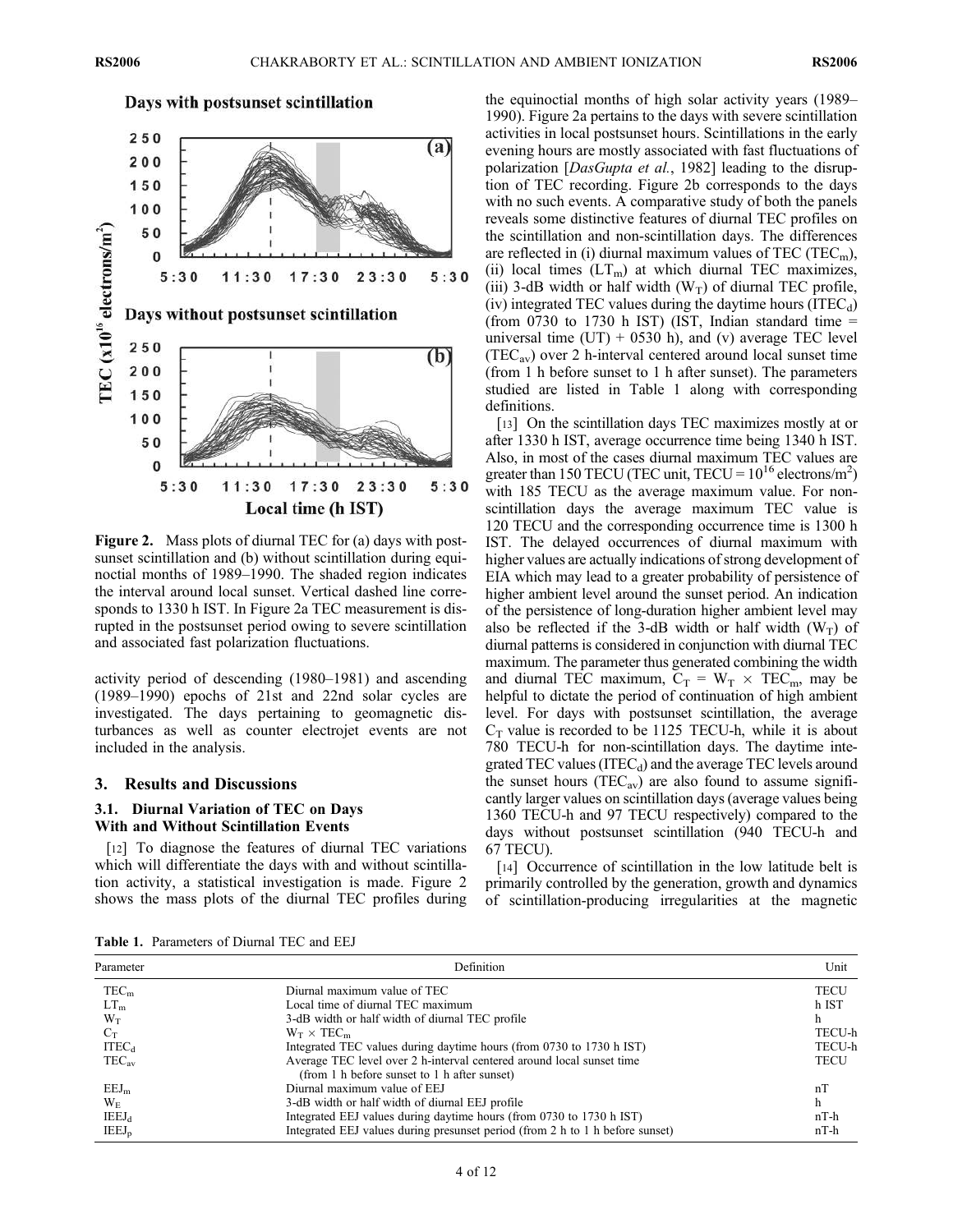Days with postsunset scintillation



Figure 3. Mass plots showing diurnal variations of EEJ for (a) days with postsunset scintillation and (b) without scintillation. All the data refer to equinoctial months only. The vertical dashed line corresponds to 1130 h IST. Shaded portion indicates the time period from 2 h to 1 h before the local sunset.

equator [Somayajulu et al., 1984]. It was also reported that the evolution of ionosphere through the daytime processes like EIA plays an important role in the generation of ESF [*Thampi et al.*, 2008]. The EIA owes for its evolution and dynamics to the equatorial fountain for which EEJ may be considered as a proxy index [Anderson et al., 2002]. It was suggested [Haerendel and Eccles, 1992] that the daytime EEJ flows into the nightside region and that the vertical divergent current of EEJ connects to the vertical F region dynamo current. Sastri [1998] and Dabas et al. [2003] reported a good positive correlation between the daytime EEJ strength and both h'F and  $E \times B$  drift at the evening hours, which are supposed to be important components for evolution of equatorial irregularities [*Fejer et al.*, 1999]. Recently Sreeja et al. [2009] reported a plausible linkage of daytime EEJ-related field variations with the PRE, i.e., the occurrence of ESF. The present study concerns with diurnal variation of TEC in the context of forecasting postsunset scintillation near the anomaly crest. As equatorial fountain has a significant contribution to the development of the diurnal TEC profile around the present location, attempts have been made to diagnose suitable EEJ parameters (proxy of equatorial fountain), helpful for dictating higher ambient level near the anomaly crest around the postsunset period susceptible to severe scintillation activities.

[15] The mass plots of diurnal variations of EEJ during equinoctial months of high solar activity years (1989–1990) are shown in Figure 3. Figure 3a pertains to the days with postsunset VHF/UHF scintillation, while Figure 3b presents some days without such events. Diurnal maximum values of EEJ normally reflect the day's EEJ strength vis-à-vis the strength of equatorial fountain. The half width of EEJ in conjunction with diurnal maximum strength may be a signature of the duration of strong fountain. Cumulative effects of equatorial fountain on anomaly parameter may be studied using daytime integrated values of  $EEJ$  (IEEJ<sub>d</sub>). As in case of TEC, the diurnal patterns of EEJ exhibit prominent differences between scintillation and non-scintillation days. Though the differences in local time at which EEJ maximized are not clear in the plots, prominent differences may, however, be reflected in (i) daily maximum values ( $EEM<sub>m</sub>$ ) of EEJ (ii) 3-dB widths or half widths of daily EEJ profiles ( $W<sub>E</sub>$ ), (iii) integrated EEJ values (IEEJ<sub>d</sub>) over the period extending from 0730 h IST to 1730 h IST and (iv) integrated EEJ values during presunset period (IEEJ<sub>p</sub>, from 2 h to 1 h before the sunset) (Table 1). The last one is selected to allow certain time delay for inducing electrodynamic effects of the magnetic equator to the present location.

[16] Thus the study of diurnal TEC profile near the anomaly crest and the diurnal patterns of EEJ identify certain parameters with marked differences in scintillation and nonscintillation days. The parameters are statistically studied in the context of identifying suitable precursor(s) of postsunset scintillation.

# 3.2. Daytime TEC Parameters and Postsunset Scintillation

[17] Scintillation activities at the present location in the equinoctial months of high solar activity years are primarily the extension of irregularity processes near the magnetic equator. To study the correspondence between the occurrences of equatorial scintillation and the daytime ambient ionization conditions, only the scintillation events preceded by ESF are considered. One shortcoming of ESF data is the lack of identification of type, range or frequency spread-F. However, ESF during postsunset hours of equinoctial months of high solar activity years may be mostly assumed to be range type spread-F to develop scintillation activities [Rastogi, 1980; DasGupta et al., 1983].

[18] In Figure 4, variations of TEC<sub>m</sub>, C<sub>T</sub>, ITEC<sub>d</sub>, TEC<sub>av</sub> are plotted against the local times  $(LT_m)$  of diurnal TEC maximum during equinoxes of 1989 and 1990. Filled circles correspond to days when both ESF at equatorial station and scintillation at Calcutta are observed, open circles pertain to days with ESF but without scintillation, and crosses represent days without ESF and scintillation. The possibilities of suggesting cut-off/threshold values of the parameters for the occurrences of postsunset scintillation are evident in the plots. A close inspection of Figure 4 reveals the threshold values of (i) 1330 h IST for local time  $(LT_m)$  of TEC maximization (vertical dotted lines in each panel of Figure 4), (ii) 130 TECU for maximum values of TEC (TEC<sub>m</sub>) (Figure 4a), (iii) 800 TECU-h for  $C_T$  parameter (Figure 4b), (iv) 1000 TECU-h for daytime integrated TEC (ITEC $_d$ ) (Figure 4c) and (v) 75 TECU for average TEC level (TEC<sub>av</sub>) (Figure 4d) for the occurrences of scintillation. It may be mentioned that statistical test (chi-square  $(\chi^2)$  test) of correspondence between scintillation occurrence and  $LT<sub>m</sub>$  is performed considering different values of  $LT_m$ . It is observed that the correspondence is significant at the highest level (1%) when threshold value of  $LT_m$  is taken as 1330 h IST. The same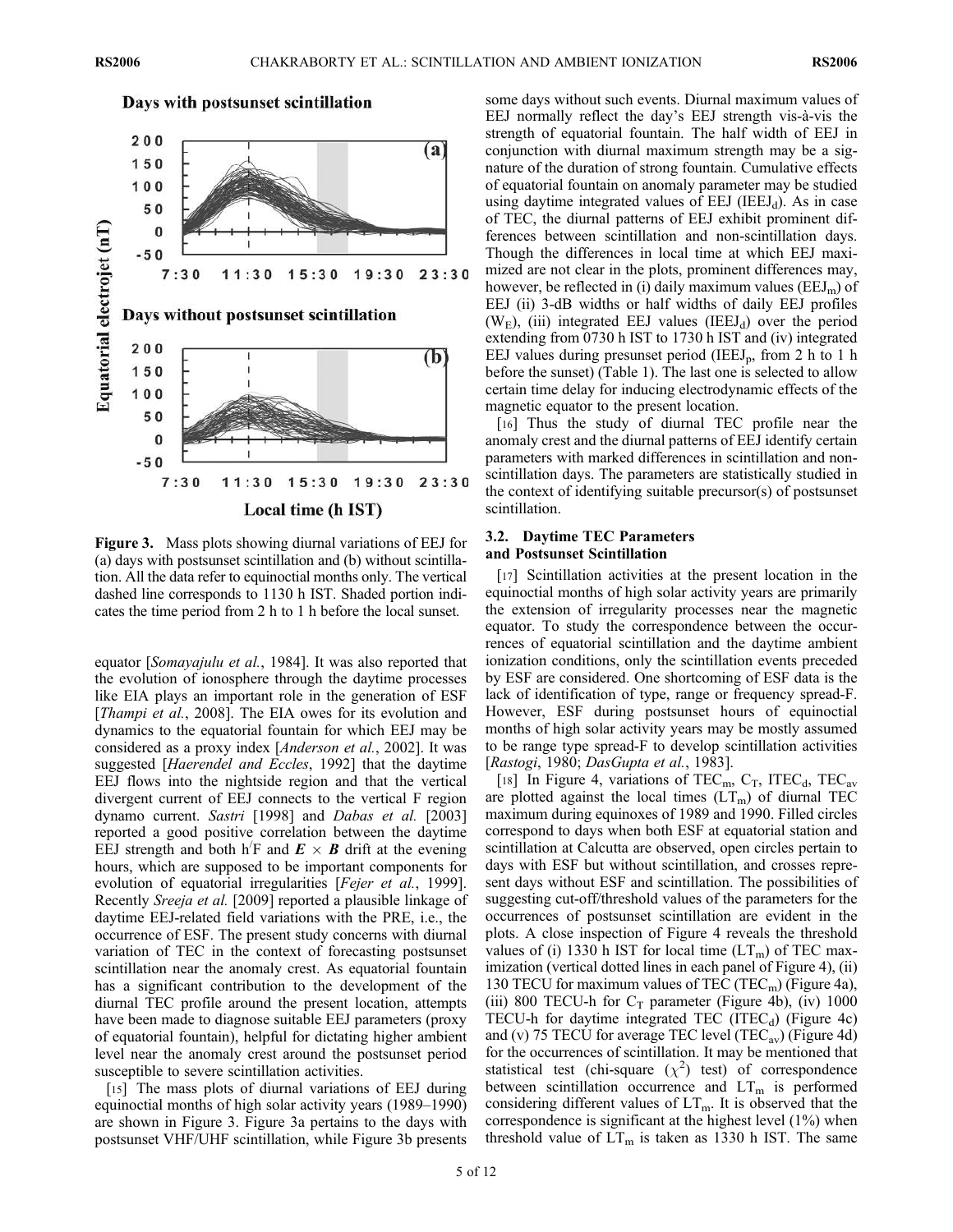

Figure 4. Plots of (a) TEC<sub>m</sub>, (b)  $C_T$ , (c) ITEC<sub>d</sub> and (d) TEC<sub>av</sub> against local time (LT<sub>m</sub>) of diurnal TEC maximum. All the data pertain to equinoctial months. Filled circles correspond to days when both ESF at equatorial station and scintillation at Calcutta are observed, open circles pertain to days with ESF but without scintillation, and crosses represent days without ESF and scintillation. Threshold values of the parameters for the occurrences of scintillation are indicated by the vertical and horizontal dotted lines. First quadrant enclosed by dotted vertical and horizontal lines contains maximum number of scintillation days.

procedure is followed for selecting threshold values of other parameters also. Assuming the above threshold values, individual parameters are separately studied to develop predictive capability of postsunset scintillation events.

# 3.2.1. Single Parameters of Daytime TEC Profile and Scintillation Probability

#### 3.2.1.1. Local Time  $(LT_m)$  of Diurnal TEC Maximum

[19] When the days are grouped according the local time of diurnal TEC maximum  $(LT_m)$ , postsunset scintillation is found to occur in about 68% of the days on which TEC maximizes at or after 1330 h IST, while on the days with earlier maximization of TEC, scintillation is recorded only 42% cases. Thus, when the criterion of threshold time, 1330 h IST, is not satisfied, probability of non-occurrence of scintillation is 58%. The statistical test for association confirms the correspondence between scintillation occurrence and local time of maximization of TEC at high (1%) significance level. The delayed peak corresponds to greater probability of sustenance of higher ambient level around the postsunset period. It may accentuate the feedback mechanism from EIA to magnetic equator to develop PRE [*Prakash* et al., 2009] and hence probable irregularity activities.

### 3.2.1.2.  $C_T$  Parameter

[20] Importance of duration of high ambient level may fruitfully be presented by the  $C_T$  parameter. All the days of equinoctial months are grouped according to various values

of  $C_T$ . It is found that for both the solar epochs, the percentage of days exhibiting postsunset scintillation increases with increase in the values of  $C_T$  (Figure 5). Considering the threshold values (800 TECU-h) of  $C_T$ , as obtained from Figure 4b, it is found that for the days with  $C_T$  values equal or larger than 800 TECU-h, postsunset scintillation occurs for 65% cases and 67% of the days with lower  $C_T$  values exhibit no scintillation in the postsunset period. A test of significance reveals high level  $(1\%)$  of association of scintillation occurrence with larger values of  $C_T$ .

#### 3.2.1.3. Daytime Integrated TEC  $(ITEC<sub>d</sub>)$

[21] The intensity of scintillation is controlled by the integrated density deviations  $( \Delta N)$ . A higher background (N) implies larger integrated density deviations  $(\Delta N)$ , hence intense scintillation activities. The higher background condition is the superposition effect of daytime residual ionization and anomaly resurgence contribution due to PRE. The daytime overall ambient level may be a significant contributor to dictate the ionospheric conditions around the sunset period. The diurnal TEC values are integrated throughout the day  $(ITEC_d)$  from 0730 to 1730 h IST. All the days are grouped according to the various ranges of  $ITEC<sub>d</sub>$  values and the corresponding percentage occurrences of scintillation are calculated. The results are presented in Figure 6. It appears that the percentage occurrence of postsunset scintillation increases with increase in  $ITEC<sub>d</sub>$ .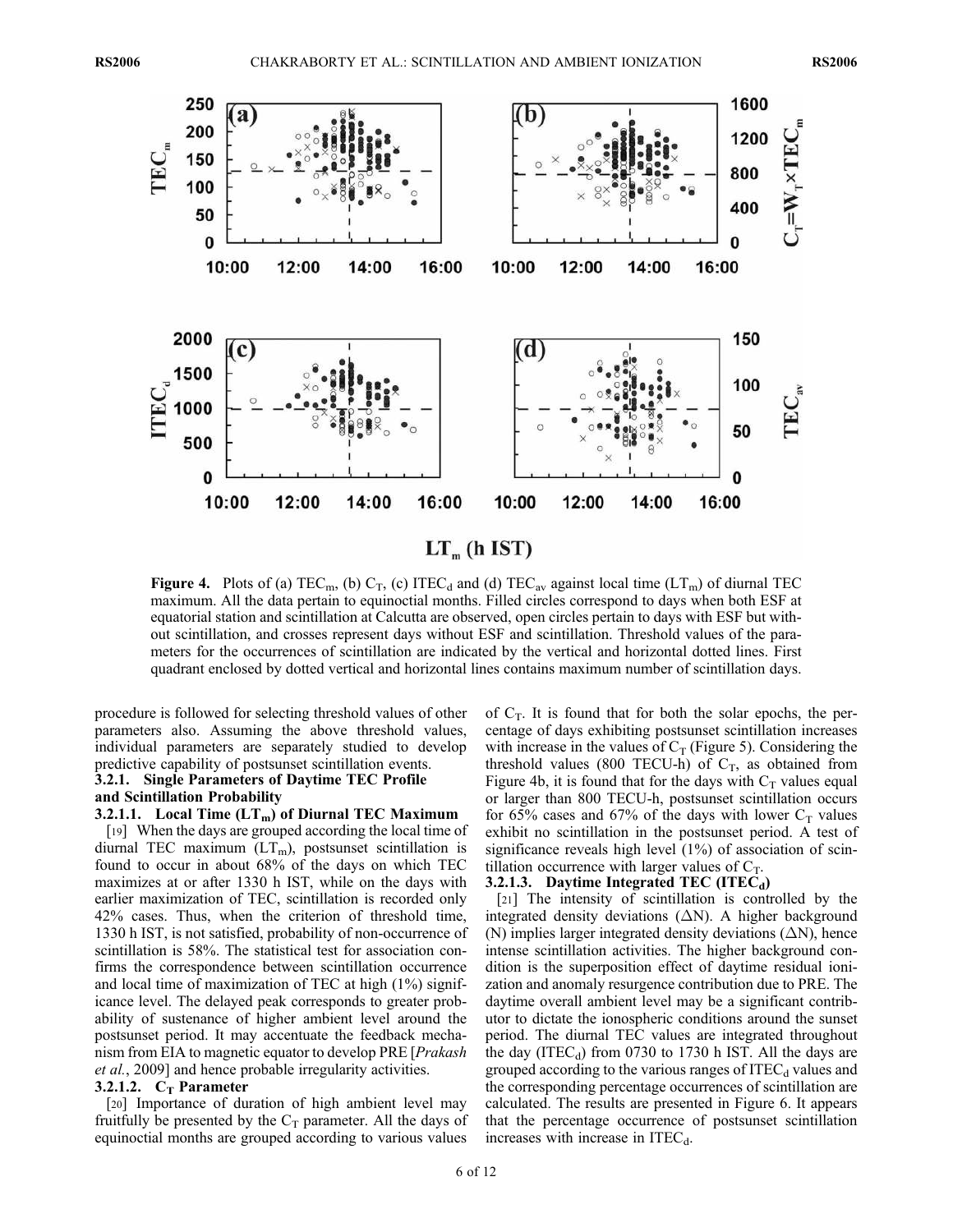

Figure 5. Percentage occurrence of scintillation for different ranges of  $C_T$  for two solar epochs, (a) 1989–1990 and (b) 1980–1981. The numbers on the histograms indicate the number of events in the equinoctial months considered.

[22] In the equinoctial months of high solar activity years, 1000 TECU-h may be taken as the threshold value of  $ITEC<sub>d</sub>$ (Figure 4c) for the occurrence of postsunset scintillation. If  $ITEC<sub>d</sub>$  is equal or greater than 1000 TECU-h, scintillation is recorded in 71% cases, while it occurs only in 36% cases if  $ITEC<sub>d</sub> < 1000$  TECU-h. The result is more or less same for both the solar epochs.

3.2.1.4. Average TEC Level Around Sunset  $(TEC_{av})$ 

[23] The importance of ionospheric conditions around the sunset period for triggering the irregularity processes has been reported by several workers [Tsunoda, 1985; Raghavarao et al., 1988; Fejer et al., 1999; Valladares et al., 2001; Li et al., 2008]. Under present investigation, average TEC values around the sunset period are studied to identify the possible precursor of scintillation.

[24] For each day of equinoctial months, the average TEC values (TEC<sub>av</sub>) are estimated considering TEC data from 1 h before the sunset to 1 h after the sunset time. The days are categorized in several groups according to estimated  $TEC_{av}$ values and the corresponding percentage occurrences of scintillation are estimated (Figure 7). The probability of postsunset scintillation occurrence tends to increase with  $TEC_{av}$  for both the phases of the solar cycle.

[25] When the days are separated into two groups, with TECav greater or less than 75 TECU (Figure 4d), it is found that postsunset scintillation occurs in 50% of the days with TEC<sub>av</sub> equal or greater than 75 TECU and for TEC<sub>av</sub>  $\leq$ 75 TECU absence of scintillation was recorded in 68% of the days.

[26] The prediction probability of occurrence and nonoccurrence of postsunset scintillation for the equinoctial months of high solar activity years, as discussed above, are summarized in Table 2. A scrutiny of Table 2 suggests that daytime integrated TEC value  $(ITEC<sub>d</sub>)$  may be considered as an efficient predictor of postsunset scintillation. Using the parameter, the maximum forecasting probability of 71% is possible to achieve. For further improvement of the forecasting capability, two parameters of diurnal TEC profile are simultaneously considered.

# 3.2.2. Double Parameters of Daytime TEC Profile and Occurrence Probability of Scintillation

[27] In this section, the occurrence probability of scintillation is investigated combining two parameters of daytime



Figure 6. Percentage occurrence of scintillation for different ranges of ITEC<sub>d</sub> for two solar epochs, (a)  $1989-1990$ and (b) 1980–1981. The numbers on the histograms indicate the number of events in the equinoctial months considered.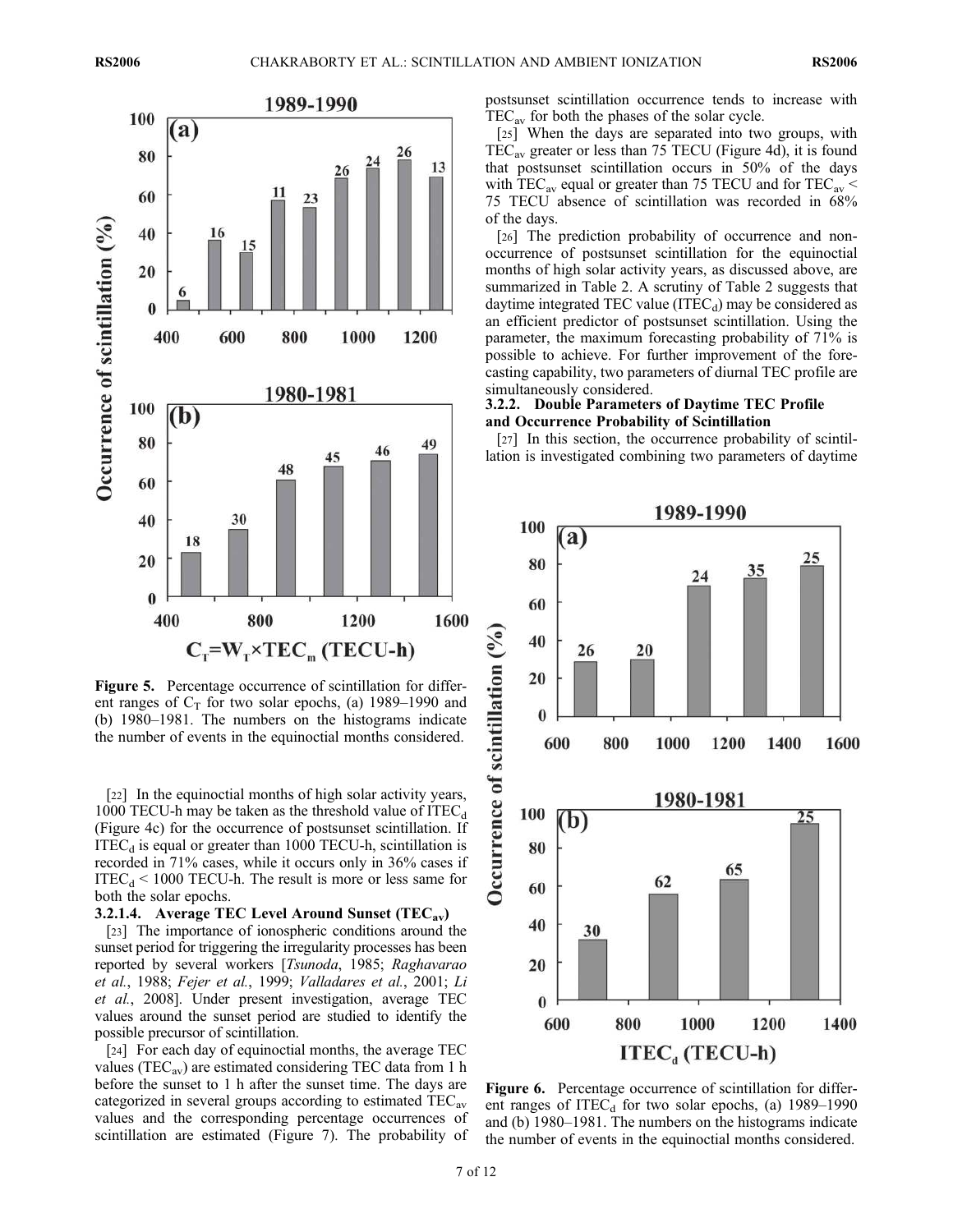

Figure 7. Percentage occurrence of scintillation for different ranges of  $TEC_{av}$  for the equinoctial months of two solar epochs, (a) 1989–1990 and (b) 1980–1981. The numbers on the histograms indicate the number of events in the equinoctial months considered.

TEC profile. The statistical analysis revealed that when the occurrence time of diurnal maximum TEC,  $LT_m \ge 1330$  h IST, is considered in conjunction with (i) TEC<sub>m</sub>  $\geq$  130 TECU, (ii)  $C_T \geq 800$  TECU-h, (iii) ITEC<sub>d</sub>  $\geq 1000$  TECU-h or (iv)  $TEC_{av} \ge 75$  TECU, the scintillation occurrence probability is greatly enhanced. Also, when both the conditions are simultaneously violated, the non-occurrence probability appears to be more prominent. The pictorial presentation of the extracted results is shown in Figure 8.

[28] The analysis is carried out for equinoctial months of high solar activity years considering all possible combinations

of the parameters. The results are summarized in Table 3. In each cell, the first two digits represent the percentage occurrence of postsunset scintillation when both the conditions, as dictated by corresponding row and column headers, are satisfied. The next two digits (separated by "/" from the first two) stand for the percentage of non-occurrence of scintillation when both the criteria are violated simultaneously. The diagonal cells represent the percentage occurrences/ non-occurrences of postsunset scintillation for maintaining/ violating the single parameter-criterion. Clearly, the prediction efficiency for occurrence as well non-occurrence of scintillation improves noticeably when two parameters, rather than a single TEC parameter, are simultaneously considered. For example, scintillation occurs in 68% cases when TEC maximizes on or after 1330 h IST  $(LT_m)$  and in 71% cases when the daytime integrated  $TEC$  (ITEC $_d$ ) is equal or greater than 1000 TECU-h, while simultaneous fulfillment of both the conditions, i.e.,  $LT_m \ge 1330$  h IST and ITEC<sub>d</sub>  $\ge 1000$  TECU-h, leads to scintillation occurrence probability of 90%. Thus, observing the local time of diurnal peak and daytime integrated value of TEC simultaneously much ahead of the local sunset ( $\sim$ >1830 h IST), 90% forecasting capability is possible to achieve. Similarly, the prediction probability of non-occurrence of up to 76% is possible to achieve using  $LT_m$  and  $C_T$ . Clearly, the local time  $(LT_m)$  of occurrence of diurnal peak TEC in conjunction with daytime integrated value of TEC (ITEC $_d$ ) may be considered efficient indices for forecasting the postsunset VHF/UHF scintillation events near the anomaly crest under quiet geomagnetic conditions of high solar activity years. All the results are statistically significant at high levels of significance.

### 3.3. Scintillation in Relation to Diurnal Variation of EEJ

[29] One of the important factors for triggering equatorial irregularities is the PRE in upward  $E \times B$  drift and associated uplifting of the F layer [Fejer et al., 1999]. An estimate of the drift velocity  $(V_z)$  may be obtained from the h<sup>'</sup>F values around sunset [Bittencourt and Abdu, 1981]. In Figure 9 the vertical equatorial plasma drift velocity  $(V_z)$  around the postsunset hours are plotted against the daytime EEJ parameters (Table 1) for days with and without postsunset scintillation events around the anomaly crest location. All the plots pertain to equinoctial months of high solar activity years (1989, 1990). From the plots, though no apparent relationships between scintillation occurrence,  $V<sub>z</sub>$  and the EEJ parameters seem to appear, a close inspection of the plots indicates increasing trend of scintillation occurrence with the values of  $EEJ_m$  (Figure 9a),  $C_E$  ( $C_E = W_E \times EEJ_m$ ) (Figure 9b) and IEEJ<sub>d</sub> (Figure 9c), except IEEJ<sub>p</sub> (Figure 9d).

[30] For further investigation of the probable correspondence between the daytime EEJ parameters and the postsunset

Table 2. Performances of the Daytime TEC Parameters for the Forecasting of Postsunset Scintillation

|                   | Correct Forecasting<br>of Occurrence<br>of Scintillation $(\%)$ | Correct Forecasting<br>of Non-occurrence<br>of Scintillation $(\%)$ | Occurrence<br>of Scintillation Without<br>a Forecasting ("Misses") $(\%$ ) | Non-occurrence<br>of Scintillation Despite a<br>Forecasting ("False Alarm") (%) |
|-------------------|-----------------------------------------------------------------|---------------------------------------------------------------------|----------------------------------------------------------------------------|---------------------------------------------------------------------------------|
| $LT_m$            | 68                                                              | 58                                                                  | 42                                                                         |                                                                                 |
| $TEC_m$           | 62                                                              | 60                                                                  | 40                                                                         | 38                                                                              |
| $C_T$             | 65                                                              | 67                                                                  | 33                                                                         |                                                                                 |
| ITEC <sub>d</sub> |                                                                 | 64                                                                  | 36                                                                         | 29                                                                              |
| $TEC_{av}$        | 50                                                              | 68                                                                  | 32                                                                         | 50                                                                              |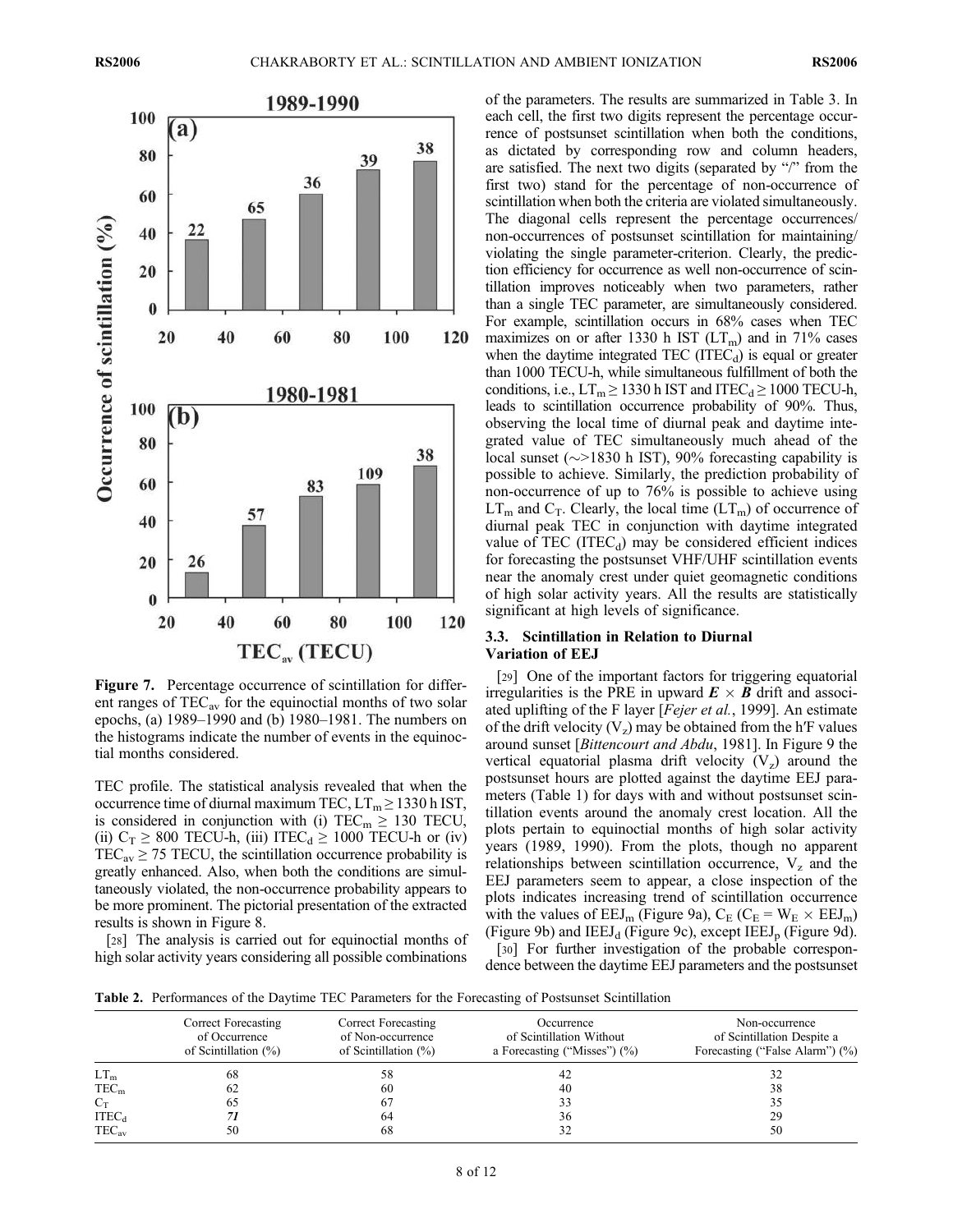

Figure 8. Occurrence probability of equatorial scintillation (shown by white portion) and non-occurrenceprobability (shown by shaded part) (right side scale) when dual parameters of diurnal TEC, i.e., (a)  $LT_m$ and TEC<sub>m</sub>, (b)  $LT_m$  and  $C_T$ , (c)  $LT_m$  and ITEC<sub>d</sub>, (d)  $LT_m$  and TEC<sub>av</sub> are considered. All the data pertain to equinoctial months.

scintillation events, all the days of equinoctial months of high solar activity years (1989–1990, 1980–1981) are grouped into various ranges of the parameters and the corresponding percentage occurrences of scintillation are estimated (Figure 10). The occurrence probability seems to exhibit a linear trend with  $EEJ<sub>m</sub>$  (not shown in Figure 10),  $C<sub>E</sub>$  and IEEJ<sub>d</sub>, while no such trend is reflected when the integrated EEJ during the presunset period (IEEJ<sub>p</sub>) are considered. It may be mentioned that very recently Uemoto et al. [2010], analyzing ionograms from the equatorial station Chumphon (10.7°N, 99.4°E; 3.3°N magnetic latitude) for the period from November 2007 to October 2008, found no direct relationship between ESF occurrence and daytime-IEEJ while significant correspondence between ESF occurrence frequency and presunset-IEEJ was reported. The contradicting results may be attributed to the peculiar location of the observing station, Calcutta, the solar activity level and seasons. The study of Uemoto et al. [2010] pertains to low solar activity years (2007–2008) discarding the seasonal effect.

[31] To relate the equatorial electrodynamical parameter with TEC near the anomaly crest, daytime integrated TEC  $(ITEC<sub>d</sub>)$  values are plotted against the integrated EEJ (IEEJ<sub>d</sub>) values (Figure 11). Figure 11 pertains to the days with postsunset scintillation events. ITEC $_d$  is found to increase linearly with  $IEEJ_d$ . The statistical test of significance of the correlation coefficient ( $R = 0.54$ ) confirms the highest level association between the two. It may be mentioned that from the previous analysis  $ITEC<sub>d</sub>$  is emerged as the most efficient precursor of postsunset scintillation. On the other hand, with increase in the ranges of  $IEEJ<sub>d</sub>$ , percentage occurrences of postsunset scintillation exhibit an increasing trend. As signature of development of EIA is reflected in the measured values of TEC around the anomaly crest, the statistical correspondence between  $IEEJ_d$  and  $ITEC_d$  may signify that better forecasting capability may be achieved through the simultaneous consideration of both the parameters. The former pertains to the equatorial electrodynamics, one of the key factors for evolution of density irregularities, and

Table 3. Percentage Occurrence/Non-occurrence of Postsunset Scintillation as Predicted Using Double Parameters of Daytime TEC

|                                      | $LT_m \geq 1330$ h IST | $TEC_m \ge 130$ TECU | $C_T \geq 800$ TECU-h | ITEC <sub>d</sub> $\geq$ 1000 TECU-h | $TEC_{av} \geq 75$ TECU |
|--------------------------------------|------------------------|----------------------|-----------------------|--------------------------------------|-------------------------|
| $LT_m \geq 1330$ h IST               | 68/58                  |                      |                       |                                      |                         |
| $TEC_m \geq 130$ TECU                | 85/58                  | 62/60                |                       |                                      |                         |
| $C_T \geq 800$ TECU-h                | 87/76                  | 64/68                | 65/67                 |                                      |                         |
| ITEC <sub>d</sub> $\geq$ 1000 TECU-h | 90/61                  | 70/66                | 73/71                 | 71/64                                |                         |
| $TEC_{av} \geq 75$ TECU              | 88/64                  | 63/62                | 65/71                 | 71/65                                | 50/68                   |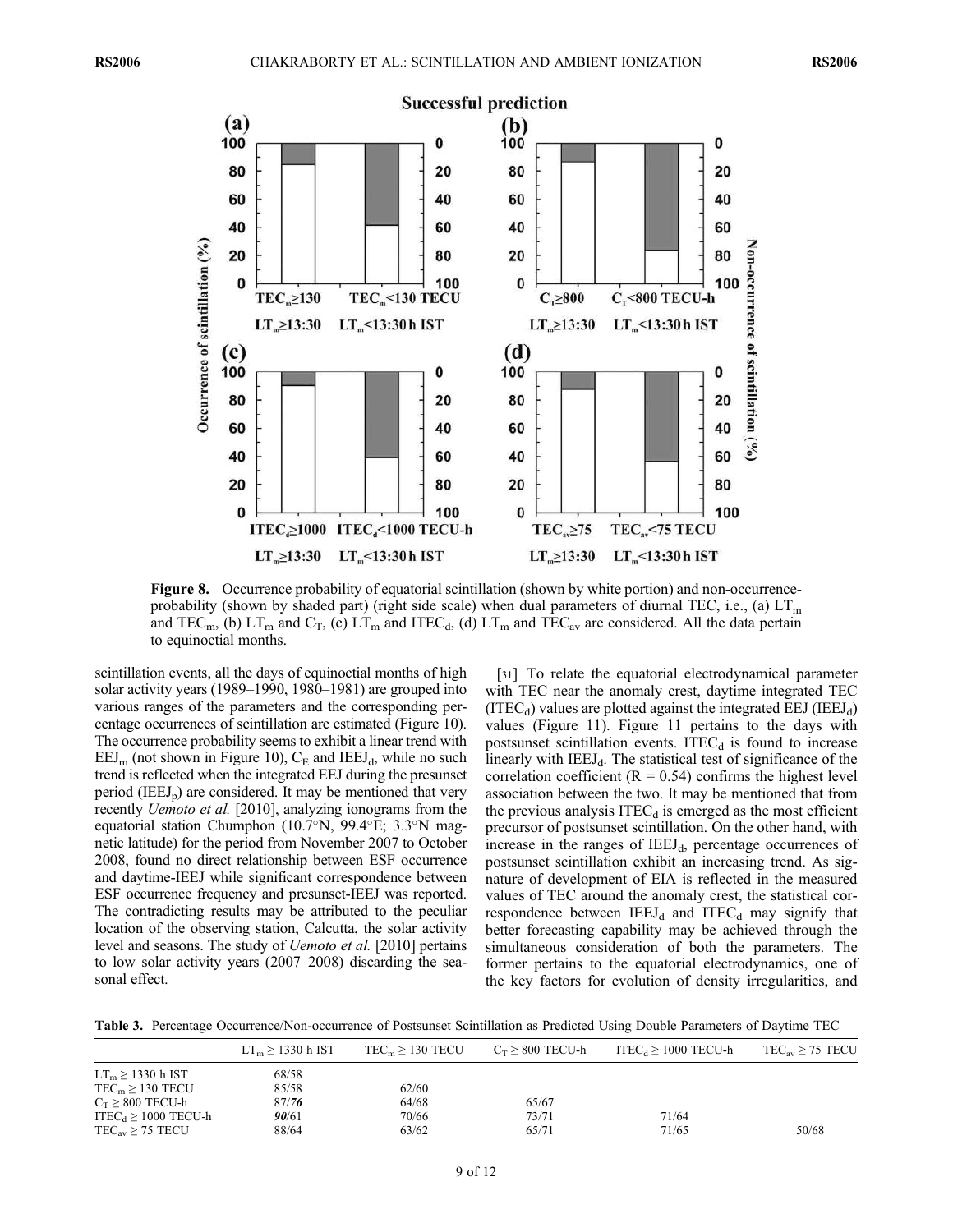

**Figure 9.** Scatterplots of  $V_z$  (m/s) versus (a) maximum EEJ values (EEJ<sub>m</sub>) (nT), (b)  $C_E$  (nT-h), (c) daytime integrated EEJ (IEEJ<sub>d</sub>) (nT-h) and (d) integrated EEJ before sunset (IEEJ<sub>p</sub>) (nT-h). Filled circles correspond to days when both ESF at equatorial station and scintillation at Calcutta are observed, open circles pertain to days with ESF but without scintillation, and crosses represent days without ESF and scintillation. All the data pertain to equinoctial months of high solar activity periods.

the later modulates the effects of irregularities near the anomaly crest. An enhanced value of the later  $(ITEC_d)$ driven by the field related to higher values of the former  $(IEEJ<sub>d</sub>)$  may develop an environment to enhance the F-to-E

region flux tube integrated Pedersen conductivity [Crain et al., 1993] which in turn produces a larger value of eastward electric field and hence prominent PRE effects. It should be mentioned that although, in general, a trend of



Figure 10. Histograms showing variations of percentage occurrences of scintillation for different ranges of  $C_E$ , IEEJ<sub>d</sub> and IEEJ<sub>p</sub> for equinoctial months of the periods (a) 1989–1990 and (b) 1980–1981.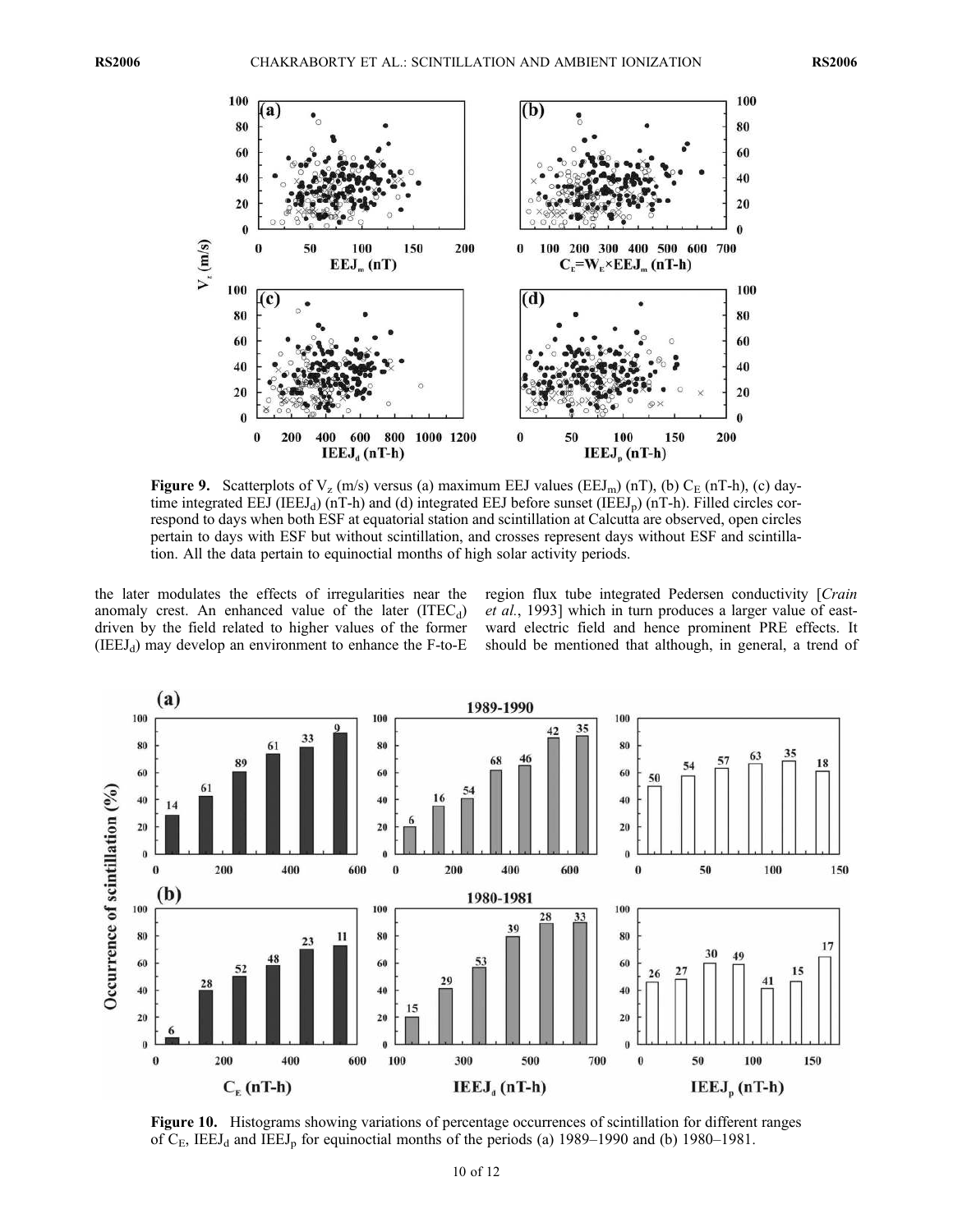

**Figure 11.** Plots of ITEC<sub>d</sub> and IEEJ<sub>d</sub> for the days with scintillation activity in the equinoctial months of high solar activity years (1989–1990). A linear trend line with corresponding correlation coefficient (R) is also shown.

correspondence between occurrence probability of scintillation and proxies of equatorial electrodynamics (EEJ) may be observed, no threshold values of the proxies are possible to suggest.

### 4. Conclusions

[32] In the present investigation, efforts are made to identify the suitable precursors in diurnal TEC profile for postsunset scintillation occurrence near the anomaly crest (Calcutta) during equinoctial months of high solar activity years. Only the equatorial type scintillations which are more frequent and intense in the said period of both the solar epochs (21st and 22nd) are considered. Late occurrence of diurnal TEC maximum in conjunction with higher integrated values of the same are emerged as potentially efficient predictor of postsunset occurrence of equatorial scintillation near the anomaly crest under quiet geomagnetic conditions. Using TEC parameters, 90% prediction capability is possible to achieve. For non-occurrence of scintillation, duration of higher ambient level, as expressed by the  $C_T$  parameter, along with the time of diurnal ionization maximum seem to play the dominant role. Using the parameters it is possible to predict the occurrence/non-occurrence of scintillation well in advance of sunset. Larger values of daytime TEC and delayed occurrence and/or longer duration of high TEC values at the present location, situated near the anomaly crest, may be the signatures of the strong development and longer persistence of the EIA during daytime. It may have twofold effects conducive for occurrence of scintillation around the present location. First, it may indicate strong probability of sustenance of higher residual ionization to intensify the anomaly resurgence effect around the local postsunset period. Second, it may modify the neutral wind system to modulate the evolution process of irregularities [*Hedin and Mayr*, 1973]. The eastward zonal winds driven by diurnal tides are strongly decelerated in the regions of enhanced ionization due to higher resistance of ion drag around the anomaly crests during solar maximum epoch. As a result, more heat is deposited around the regions of EIA

crests compared to that in the trough region leading to formation of temperature and pressure ridges collocated with the ionization crests [Raghavarao et al., 1991]. The intensity of these ridges is directly related to the intensity and duration of daytime EIA and the diurnal amplitude of the zonal winds. The anomalous latitude distribution of neutral temperature and pressure gives rise to large scale vertical wind profile characterized by upward wind at the temperature (or EIA) crests, downward wind at the trough and equatorward in between, forming a meridional circulation cell. Linear theories as well as nonlinear numerical simulations of equatorial plasma irregularities [Sekar et al., 1994, and references therein] have established that the vertically downward neutral winds or the equatorial winds converging over the magnetic equator enhance the growth rate of the R-T instability and assist the evolution of the plasma bubbles.

[33] It should be mentioned that during the high solar activity years, several other effects (saturation-like effect, etc.) may modulate the variability of ambient ionization. There is a drastic reduction of scintillation occurrence during sunspot minimum while an order of magnitude variation of background ionization density near the anomaly crest from solar maximum to minimum is also the reported fact [*Anderson* et al., 1987]. Thus to develop a comprehensive forecasting capability of scintillation, a similar exercise should be made during the periods of variable solar activity levels.

[34] **Acknowledgments.** The authors are thankful to Indian Institute of Geomagnetism, Mumbai, for providing magnetometer data and to J. H. Sastri, Indian Institute of Astrophysics, Bangalore, for supplying ionosonde data. The work has been carried out with the financial assistance of ISRO under RESPOND Program.

#### References

- Aarons, J. (1993), The longitudinal morphology of equatorial F-layer irregularities relevant to their occurrence, Space Sci. Rev., 63, 209-243, doi:10.1007/BF00750769.
- Aarons, J., J. P. Mullen, H. E. Whitney, and E. M. MacKenzie (1980), The dynamics of equatorial irregularity patch formation, motion, and decay, J. Geophys. Res., 85, 139–149, doi:10.1029/JA085iA01p00139.
- Abdu, M. A., I. S. Batista, and J. H. A. Sobral (1995), Equatorial ionospheric electric fields during magnetospheric disturbances: Local time/ longitude dependences from recent EITS campaigns, *J. Atmos. Terr.* Phys., 57, 1065-1083, doi:10.1016/0021-9169(94)00123-6.
- Anderson, D. N., and J. A. Klobuchar (1983), Modeling the total electron content observations above Ascension Island, J. Geophys. Res., 88, 8020–8024, doi:10.1029/JA088iA10p08020.
- Anderson, D. N., M. Mendillo, and B. Herniter (1987), A semiempirical low-latitude ionospheric model, Radio Sci., 22, 292–306, doi:10.1029/ RS022i002p00292.
- Anderson, D., A. Anghel, K. Yumoto, M. Ishitsuka, and E. Kudeki (2002), Estimating daytime vertical  $E \times B$  drift velocities in the equatorial F region using ground-based magnetometer observations, Geophys. Res. Lett., 29(12), 1596, doi:10.1029/2001GL014562.
- Anderson, D. N., B. Reinisch, C. Valladare, J. Chau, and O. Veliz (2004), Forecasting the occurrence of ionospheric scintillation activity in the equatorial ionosphere on a day-to-day basis, J. Atmos. Sol. Terr. Phys., 66, 1567–1572, doi:10.1016/j.jastp.2004.07.010.
- Basu, S., and S. Basu (1981), Equatorial scintillation—A review, J. Atmos. Terr. Phys., 43, 473–489, doi:10.1016/0021-9169(81)90110-0.
- Basu, S., and S. Basu (1989), Scintillation technique for probing ionospheric irregularities, in WITS Handbook, vol. 2, edited by C. H. Liu, pp. 128–136, Univ. of Ill., Urbana.
- Basu, S., E. MacKenzie, and S. Basu (1988), Ionospheric constrains on VHF/UHF communication links during solar maximum and minimum periods, Radio Sci., 23, 363–378, doi:10.1029/RS023i003p00363.
- Bittencourt, J. A., and M. A. Abdu (1981), A theoretical comparison between apparent and real ionization drift velocities in the equatorial region, *J. Geophys. Res.*, 86, 2451-2454, doi:10.1029/ JA086iA04p02451.